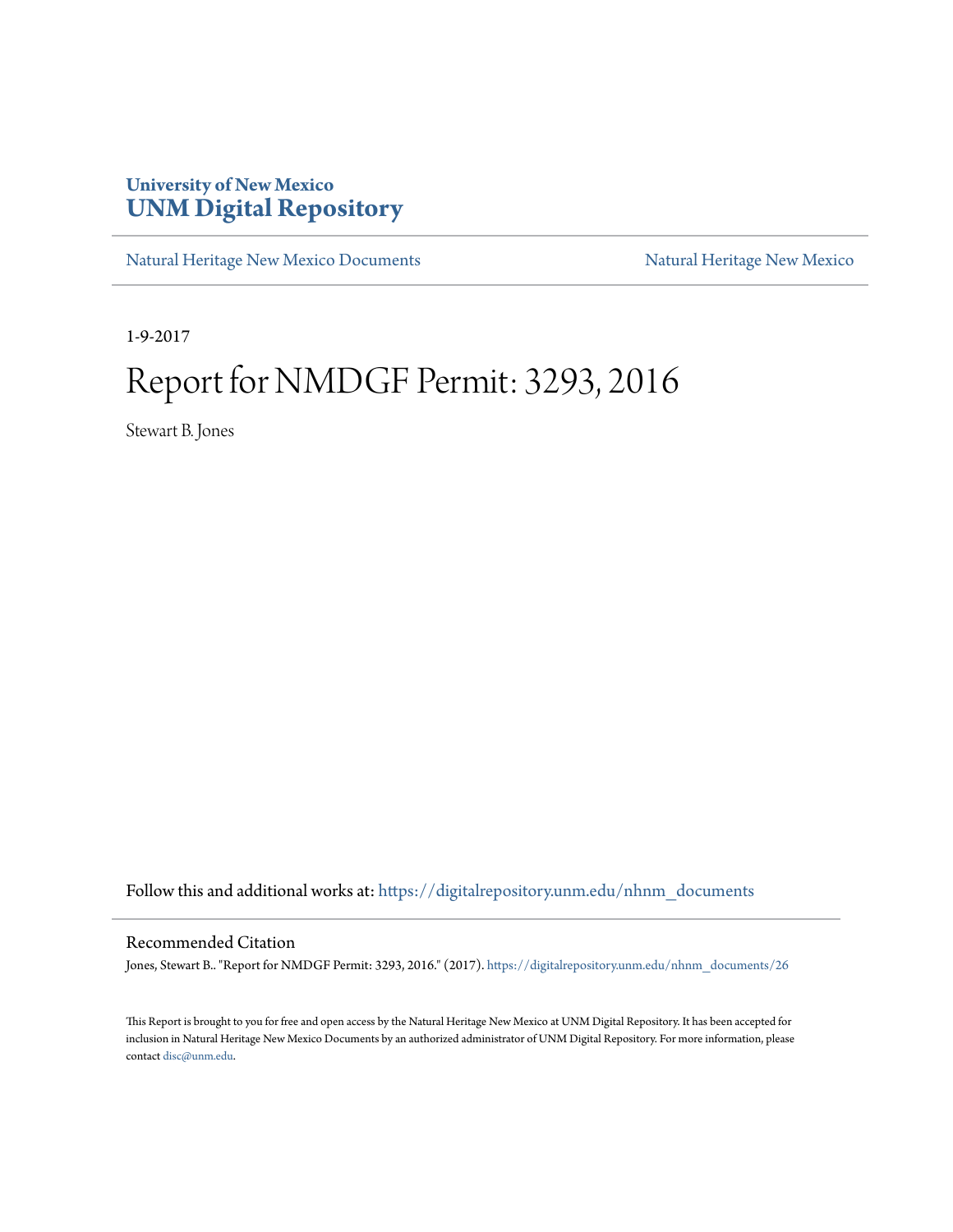

## **New Mexico Department of Game and Fish Annual Report Scientific Authorization Permit**

**INSTRUCTIONS:** This form is for reporting activities conducted under a New Mexico Department of Game and Fish Scientific Permit. When entering information, place only one species per line and exact date of **collection (Month/Day/Year). Multiple individuals of that species may be entered as long as the date, age, sex, locality and disposition are the same. Always specify the number of individuals in an entry, along** with the ages and sexes where known. Disposition refers to what was done with the animals reported, e.g., "banded and released" or "deposited in the Museum of Southwestern Biology." **Include all animals taken or handled during the current permit year,** even if some have not been fully identified when this form is submitted. In such case, report the identity as unknown and then supply complete information within one year in a follow-up report. Spreadsheets, catalogues, accession logs, or similar documents may be used in lieu of filling in the report portion of this form, **as long as ALL of the information requested in this form is included** (Geographic location information is recommended. Please note to have complete geographic information you must supply **both** the Coordinate System and the Datum). Filing an annual report is a condition of your permit. Continual failure to file a timely report or an incomplete report could result in suspension of your permit. You must submit a report even if you had no activity during the year. **Please email to**  DGF.Permits@state.nm.us . You may also submit to: New Mexico Department of Game and Fish, Field Operations Division, P.O. Box 25112, Santa Fe, NM 87504. The deadline to submit this report is Jan. **31.** 

| Dermittee under NMDGF Authorization. | If submitting a paper copy with original signature: To the best of my knowledge, the information | <i>If submitting an electronic copy:</i> By checking the box below, I agree that to the best of my knowledge, the<br>contained in this report is correct, complete, and in compliance with stipulations required of me as a linformation contained in this report is correct, complete and in compliance with stipulationsr equired of me as a<br>   permittee under NMDGF authorization. |
|--------------------------------------|--------------------------------------------------------------------------------------------------|-------------------------------------------------------------------------------------------------------------------------------------------------------------------------------------------------------------------------------------------------------------------------------------------------------------------------------------------------------------------------------------------|
| Permittee signature                  | Date                                                                                             |                                                                                                                                                                                                                                                                                                                                                                                           |

**√ Stewart. B. Jones Date: January 9, 2017** 

| Name of Permittee |                                                      |                     |                           |     | Stewart B. Jones  |              | Permit No.                            | 3293                                                                                                                        |                      | <b>Report Year</b>    |                          | 2016                                          |
|-------------------|------------------------------------------------------|---------------------|---------------------------|-----|-------------------|--------------|---------------------------------------|-----------------------------------------------------------------------------------------------------------------------------|----------------------|-----------------------|--------------------------|-----------------------------------------------|
|                   | Address P.O. Box 2078, MS 452-09, Carlsabd, NM 88221 |                     |                           |     |                   | 575.234.8293 | Email                                 |                                                                                                                             |                      | stewart.jones@wipp.ws |                          |                                               |
| <b>Date</b>       | <b>Species (Scientific</b><br>Name)                  | Salvaged?<br>Yes/No | <b>Number</b><br>captured | Age | <b>Sex</b><br>F/M | County       | <b>Drainage/location description</b>  | <b>Geographic location</b><br>Coord Sys = UTM, Lat/Long, etc<br>Datum = WGS 84, Nad 27, etc<br><b>Coord Sys &amp; Datum</b> | $\mathbf{X}$<br>axis | Y<br>axis             | <b>Disposition</b>       | <b>Notes/Tag Information</b>                  |
| 1/20/16           | Callipepla<br>squamata                               | <b>NO</b>           |                           | N/A | See<br>notes      | Eddy         | East of WIPP Site                     | UTM/WGS84 13S   614260   3582305                                                                                            |                      |                       | Radiological<br>Analysis | Trapped 2 males / 5 females,<br>$1,490$ grams |
| 1/26/16           | Callipepla<br>squamata                               | <b>NO</b>           | 4                         | N/A | See<br>notes      | Eddy         | Northwest of WIPP Site                | UTM/WGS84 13S   612973   3582963                                                                                            |                      |                       | Radiological<br>Analysis | Trapped 1 male 3 females,<br>750 grams        |
| 3/3/16            | Sylvilagus<br>audubonii                              | Yes                 |                           | N/A | M                 | Eddy         | South Access Road, Mile<br>Marker 0.8 | UTM/WGS84 13S   610601   3578335                                                                                            |                      |                       | Radiological<br>Analysis | Road salvage: 815 grams                       |
| 4/26/16           | Callipepla<br>squamata                               | Yes                 | $\overline{2}$            | N/A | See<br>notes      | Eddy         | North Access Road, mile<br>marker 9.9 | UTM/WGS84 13S 616432 3596221                                                                                                |                      |                       | Radiological<br>Analysis | Road salvage: 1 male, 1<br>female, 365 grams  |
| 5/16/16           | Odocoileus<br>hemionus                               | Yes                 |                           | yr  | M                 | Eddy         | North Access Road, mile<br>marker 6.4 | UTM/WGS84 13S   616191   3590665                                                                                            |                      |                       | Radiological<br>Analysis | Road salvage: 1750 grams                      |
| 5/24/16           | Sylvilagus<br>audubonii                              | Yes                 |                           | N/A | F                 | Eddy         | North Access Road, mile<br>marker 1   | UTM/WGS84 13S   613049   3582616                                                                                            |                      |                       | Radiological<br>Analysis | Road salvage: 685 grams                       |